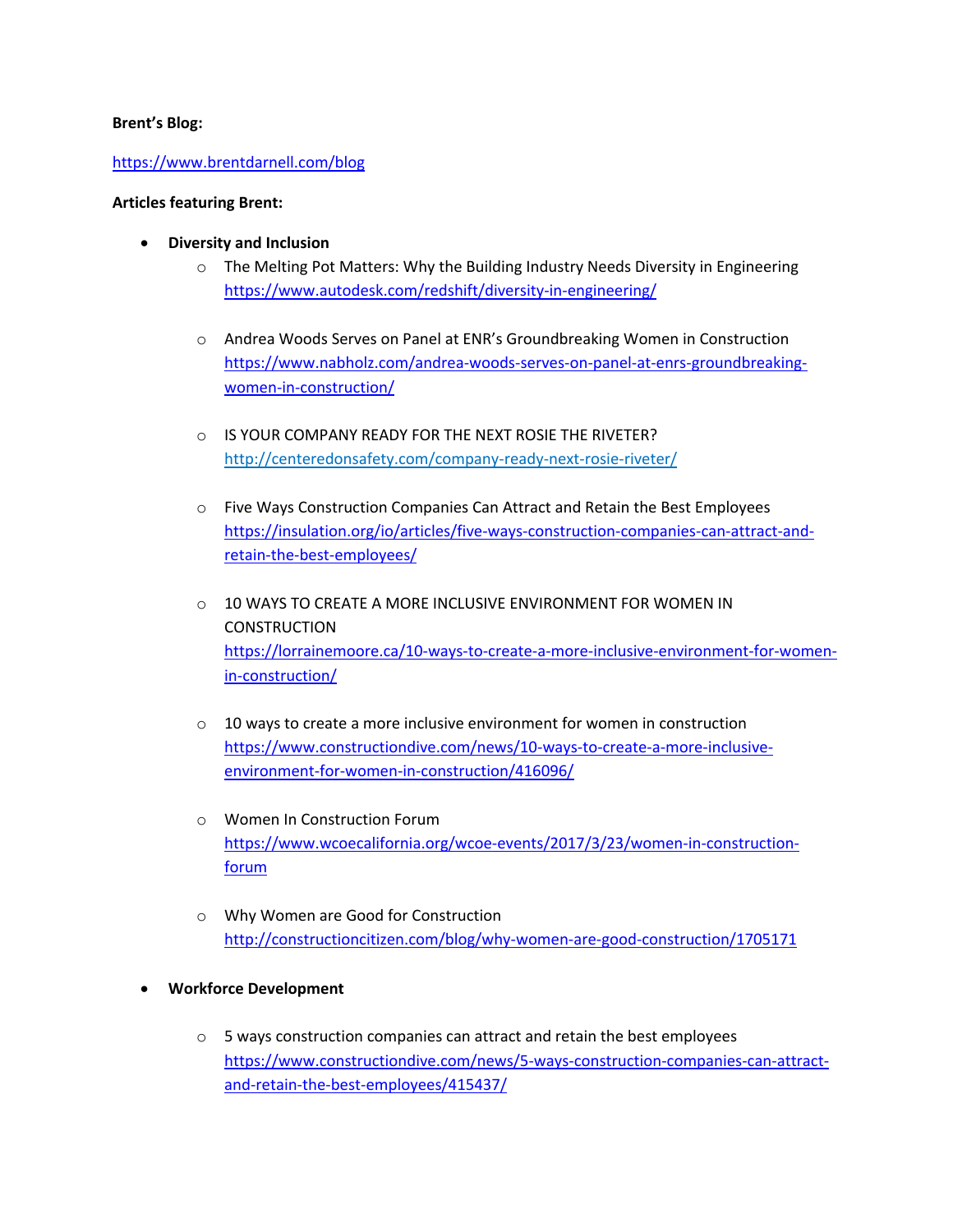- **Innovation**
	- o How to Cultivate Innovation in Civil Engineering https://news.asce.org/how-to-cultivate-innovation-in-civil-engineering/

### • **Emotional Intelligence**

- o G. Brent Darnell: Transforming Alpha Males https://www.enr.com/articles/7272-g-brent-darnell-transforming-alphamales?v=preview
- o How Construction Leaders Introduce Emotional Intelligence Skills to Their Teams https://jobsite.procore.com/how-construction-leaders-introduce-emotionalintelligence-skills-to-their-teams/
- o Soft skills are key to all success https://theworldlink.com/news/local/business/soft-skills-are-key-to-allsuccess/article\_99ab9753-53bf-552e-813b-b85554f53995.html
- o Design-Build Conference Highlights Risk, People Skills https://www.enr.com/articles/46719-design-build-conference-highlights-risk-peopleskills?v=preview
- o So, does it make sense to be empathetic and a "good person" https://constructionmarketingideas.com/so-does-it-make-sense-to-be-empethatic-anda-good-person/
- o Soft skills are key to all success https://theworldlink.com/news/local/business/soft-skills-are-key-to-allsuccess/article\_99ab9753-53bf-552e-813b-b85554f53995.html
- **Teams. Collaboration, Lean**
	- o Operationalizing emotional intelligence for team performance https://www.sciencedirect.com/science/article/abs/pii/S0169814118303585?dgcid=aut hor
	- o CFM Review: The Key to Collaboration in Construction? Trust and Value https://blog.zlien.com/construction-credit/cfm-review-key-to-collaboration-inconstruction/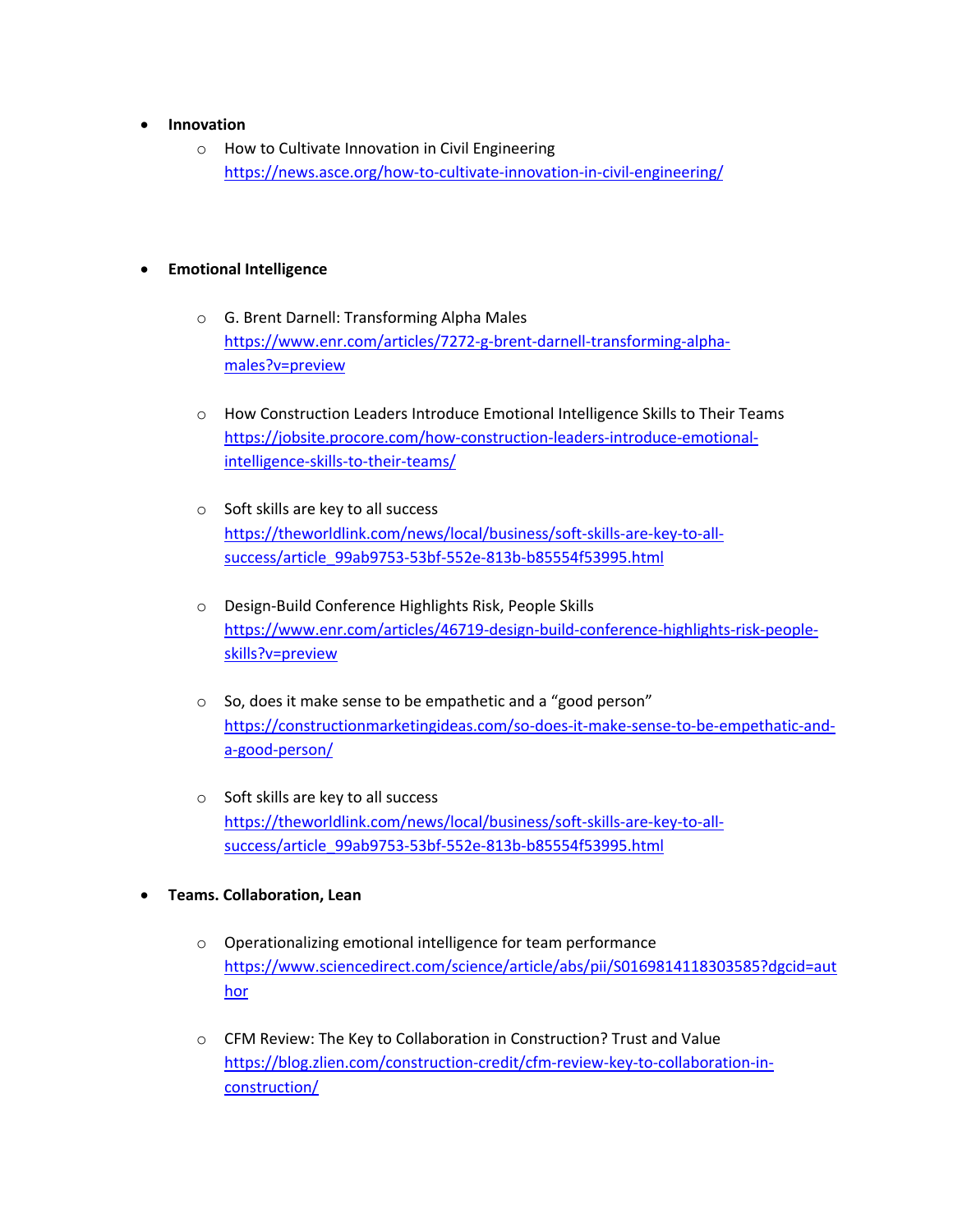o How to Create Amazing Collaboration and Project Success Using Lean Principles http://azbex.com/event/how-to-create-amazing-collaboration-and-project-successusing-lean-principles/?instance\_id=1170

### • **Mental Health**

 $\circ$  CREATION OF PRIMAL SAFETY COLORING BOOK TO SUPPORT CONSTRUCTION SAFETY AND MENTAL HEALTH https://www.epicbrokers.com/news/creation-of-primal-safety-coloring-book-tosupport-construction-safety-and-mental-health/

### **Miscellaneous**

- o Engineering News-Record Names Alumnus Top 25 Newsmaker http://www.me.gatech.edu/news/alumni\_darnellnewsmaker
- o THEATER; Boston Post Road Company Moves to Westport https://www.nytimes.com/1990/10/21/nyregion/theater-boston-post-road-companymoves-to-westport.html
- o Keynote Speaker Selected for 46th Annual Convention http://web.seaa.net/news/newsarticledisplay.aspx?ArticleID=175

#### **Articles by Brent:**

- **Diversity and Inclusion**
	- o Industry's Lack of Diversity is at the Tipping Point https://www.enr.com/articles/8409-industry-s-lack-of-diversity-is-at-the-tipping-point
	- o The Business Case for Diversity and Inclusion https://news.asce.org/the-business-case-for-diversity-and-inclusion/
	- o Industry's Lack of Diversity is at the Tipping Point https://www.ceacisp.org/news/industrys-lack-diversity-tipping-point

#### • **Innovation**

- o Throw Away the Box http://www.constructionexec.com/article/throw-away-the-box
- o Ten Ways to Cultivate Personal Creativity https://news.asce.org/ten-ways-to-cultivate-personal-creativity/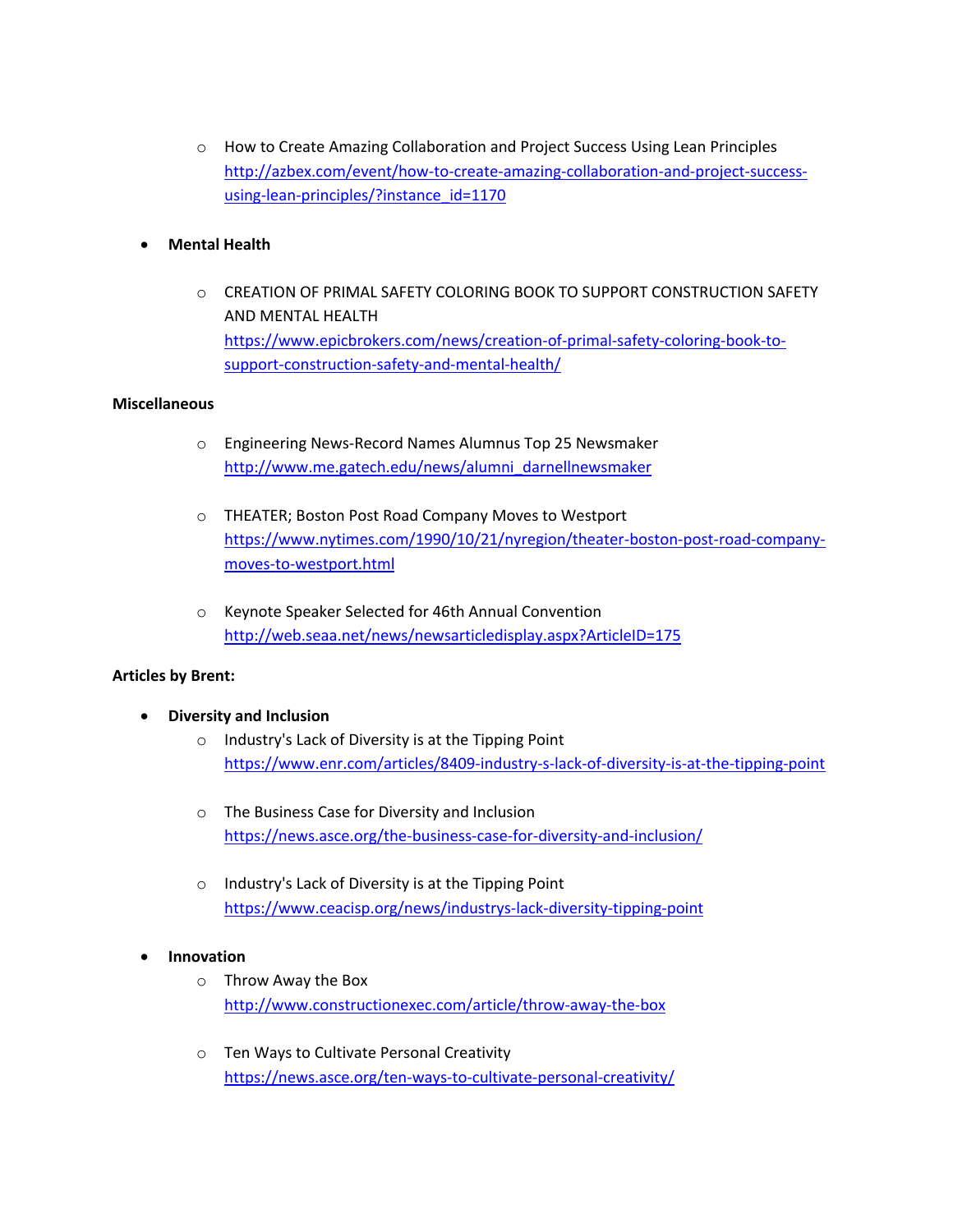o 10 Ways to Cultivate Innovation in Your Company https://news.asce.org/10-ways-to-cultivate-innovation-in-your-company/

# • **Workforce Development:**

o SIMPLE SECRETS TO BUILDING A SOLID TEAM: STEPS FOR ATTRACTING AND RETAINING THE VERY BEST https://ownersperspective.org/simple-secrets-building-solid-team-steps-attractingretaining-best/

# • **Emotional Intelligence**

- o Respect for People and Emotional Intelligence The Missing Pillar of Lean https://leanconstructionblog.com/Respect-for-People-and-Emotional-Intelligence-The-Missing-Pillar-of-Lean.html
- o Why the First Step of Collaborative Delivery Is People https://blog.plangrid.com/2018/06/why-the-first-step-of-collaborative-delivery-ispeople/
- o Forget About Your People And They Will Certainly Forget About You https://www.hrresource.com/articles/view.php?article\_id=12567&page\_number=45

# • **Stress and Burnout:**

- o Stress and Recovery in a Down Economy http://www.nordstjernan.com/news/people/2130/
- o How Stress is Killing Us and What We Can Do to Stop It http://inthebigroom.com/2019/05/02/stress-killing-us-can-stop/

# **Book stuff and Book Reviews:**

The People Profit Connection, Third Edition

https://eiinsider.wordpress.com/2011/08/05/bookmark-this-the-people-profit-connection/

https://www.academicscope.com/book-report-people-profit-connection-by-bret-darnell/

https://www.w4writer.com/book-report-people-profit-connection-by-bret-darnell/

# **Podcasts:**

- **Emotional Intelligence**
	- o Built Revolution Podcast